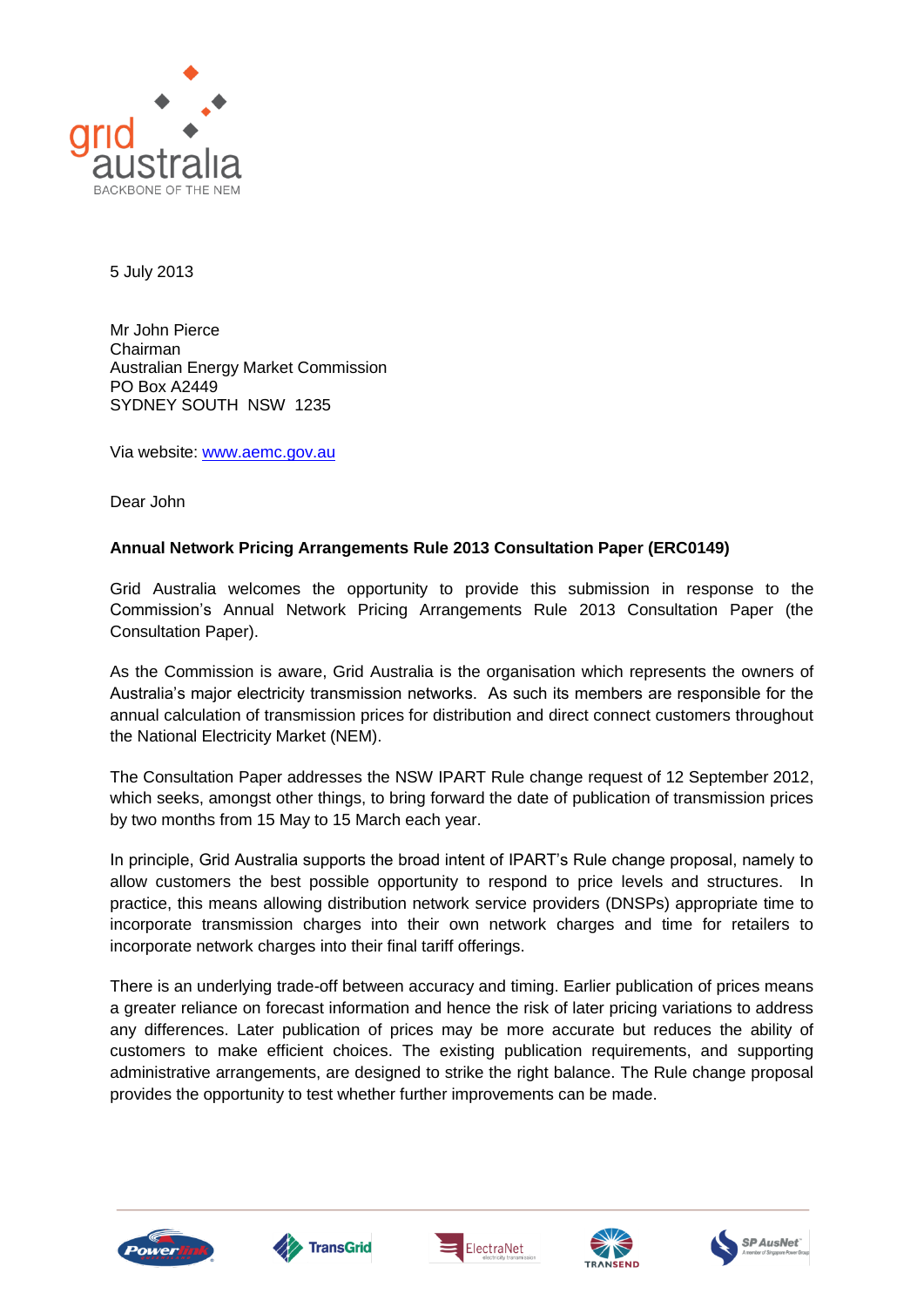

In this regard, Grid Australia makes two introductory comments:

- this is not the first time this issue has been tested, with the Commission rejecting a similar request in 2009; and
- on both occasions, the proposal has been made by New South Wales stakeholders this suggests the issue may be jurisdictional, rather than NEM-wide. If so, and assuming that the Commission is of the view that there is a case for improvements, then local administrative changes may be a more appropriate way to address this rather than a NEMwide Rule change.

If, nevertheless, the Commission considers that a Rule change is an appropriate response, then:

- IPART's proposed 15 March publication date for transmission prices would introduce too much price volatility relative to the likely timing benefits to satisfy the Rule making test. In particular, it would disproportionately impact directly connected transmission customers for whom transmission charges represent a relatively larger component of their final bill;
- for the reasons explained below, a better balance would be struck by a 15 April publication date; and
- a case for applying the change to jurisdictions other than New South Wales would need to be made clear, particularly in Victoria given its different transmission arrangements.

The attachment sets out Grid Australia's detailed responses to the relevant questions from the Commission's Consultation Paper.

Please do not hesitate to contact me on (08) 8404 7983 or [korte.rainer@electranet.com.au](mailto:korte.rainer@electranet.com.au) if you wish to discuss any matter raised in this submission

Yours sincerely

Raiser Korte

Rainer Korte **Chairman Grid Australia Regulatory Managers Group**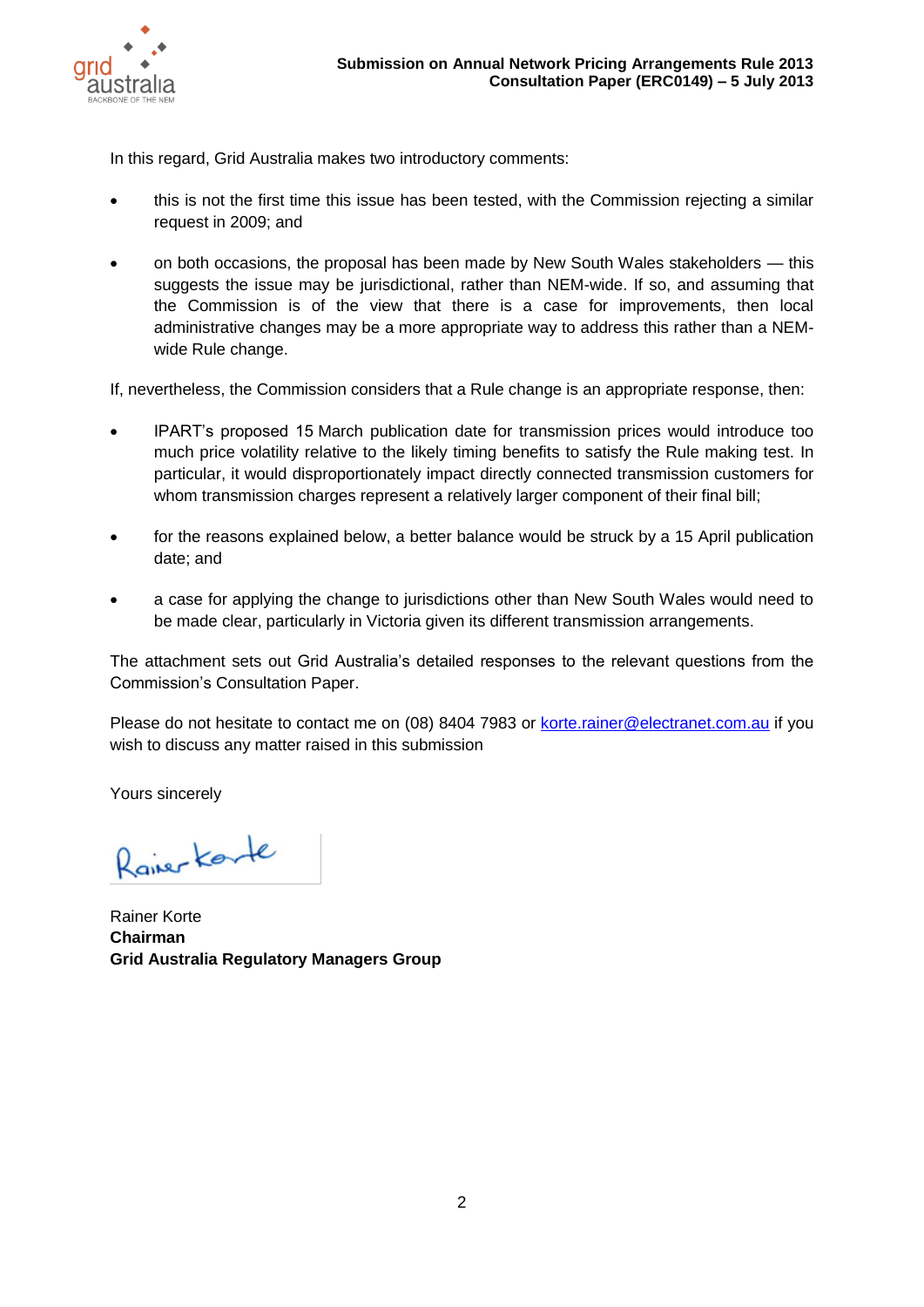

# **Attachment – Responses to selected questions from the AEMC's Consultation Paper**

Grid Australia offers the following responses to specific questions posed in the Consultation Paper relevant to transmission.

Question 1: Is the assessment framework presented in this consultation paper appropriate for assessing this rule change request?

The AEMC's proposed criteria are reasonable.

Question 2: Are there any other key dates or inputs in the pricing process for TNSPs and DNSPs?

Figure 1 overleaf sets out key dates and inputs for the transmission price-setting process.

### *Draft transmission prices*

While there is not a formal requirement to publish draft transmission prices, administrative arrangements typically exist between TNSPs and DNSPs in each jurisdiction to facilitate this exchange (in New South Wales, via memoranda of understanding between the relevant network businesses).

### *Preparation of network models for co-ordinating TNSPs*

Co-ordinating TNSPs in a region must update not only their own network models and asset information as an input to the transmission pricing models but also network and asset information from other TNSPs within their region. This process necessarily involves an iterative process between those TNSPs. Figure 1 below shows this process incorporated into the overall transmission price-setting process.

### *Inter-regional transmission charging*

The Rule change proposal and Consultation Paper do not appear to fully reflect the new arrangements associated with the introduction of inter-regional charging. The requirement to publish inter-regional charges by 15 March, beginning in 2015, will of itself result in the entire transmission pricing process commencing approximately two months earlier than is currently the case. This will result in a greater reliance on forecasts for key inputs to the transmission pricing process and associated volatility in transmission charges. Thus, in order to retain inter-regional charging under IPART's proposal, the publication of inter-regional charges would need to be brought forward to approximately 15 January. This would significantly exacerbate the impact of IPART's proposal on transmission pricing cost reflectivity.

#### *Inter-regional and intra-regional settlements residues*

Settlements residues are a key input into the transmission price-setting process and can materially impact transmission pricing outcomes. Positive inter-regional settlements residues are auctioned quarterly by the Australian Energy Market Operator (AEMO), while negative inter-regional settlements residues, and positive and negative intra-regional settlements residues, are calculated and published weekly by AEMO. Notably, AEMO normally makes the results of the March positive inter-regional settlements residue auctions available between 15 and 20 March.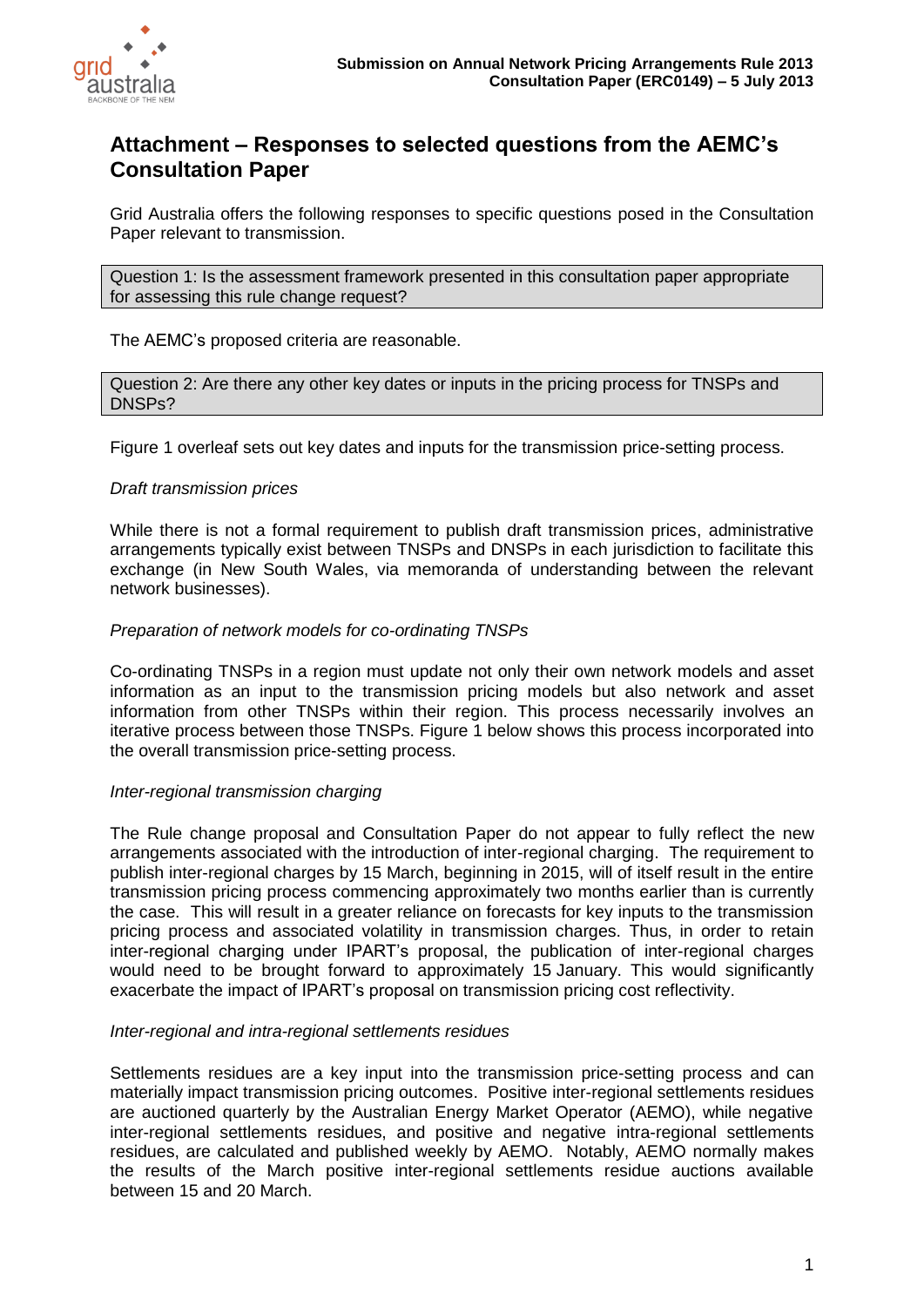

#### **Figure 1 Transmission price-setting process and inputs**



Notes

1. Durations of processes are approximate only

2. The method for incorporating inter-regional transmission charges in the overall transmission price-setting process is speculative, as the Rule change has not yet come into effect.

3. Green boxes indicate processes, while blue rectangles with waved bottom indicate publications or outputs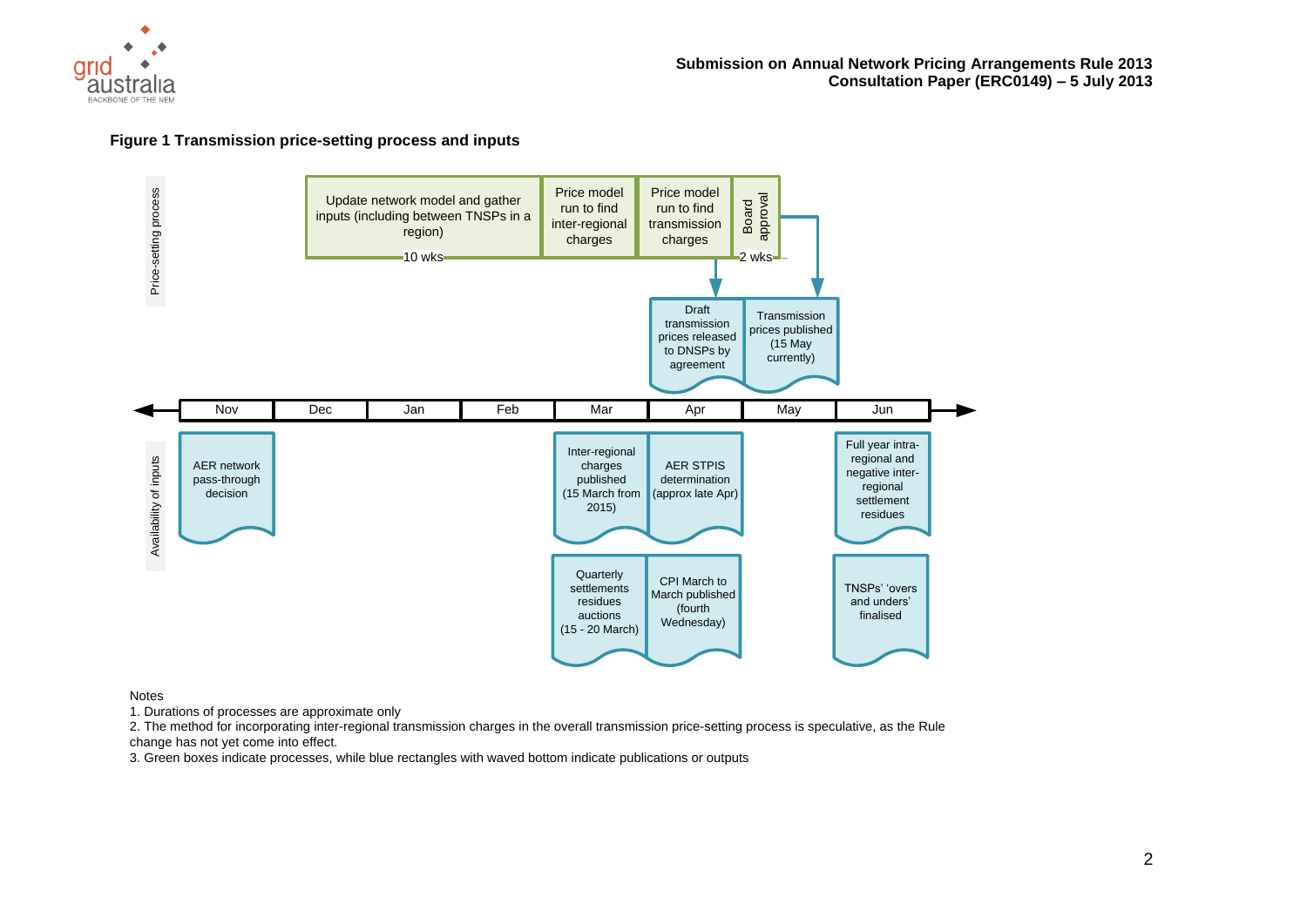

As part of transmission price-setting, TNSPs must forecast these inputs both to the end of the current financial year and for the entire next financial year. If TNSPs are required to forecast for longer periods for both intra-regional and inter-regional settlement residues it will result in increased volatility in transmission prices.

# *CPI figures*

The Australian Bureau of Statistics publishes the CPI figures for March to March (currently specified as a pricing input by the Australian Energy Regulator (AER) in the majority of TNSPs' revenue determinations) around the fourth week of April.

## *AER Service Target Performance Incentive Scheme (STPIS) decision*

The AER generally publishes its decision on TNSPs' annual service target performance incentive reports in late April each year.

Question 3: Other than the question of timing, are there any other differences in the regulatory arrangements in Victoria which are relevant for the purposes of this rule change request?

In Victoria, shared network pricing is the responsibility of AEMO, in collaboration with SP AusNet which must advise AEMO on its shared network charge projections. Transmission connection asset pricing is the responsibility of SP AusNet. Both AEMO and SP AusNet are required to release new prices by 15 May each year.

If adopted, the rule change being proposed by IPART would have no benefit in the Victorian pricing timeline as the prices made on 15 May are not included in DNSP pricing until the last quarter of the calendar year. Any change made to the timing of transmission pricing in Victoria would therefore only have downside, using an increased amount of forecast data requiring true-up in the subsequent year. None of the benefits claimed through the availability of earlier price setting would be applicable.

In relation to connection asset prices, in many cases the connection services from a terminal station are provided to two or more DNSPs/customers. SP AusNet sets the charges based on an annual review of utilisation, with reference to the 10 Maximum Demand days for the year. These values are recorded over the period 1 November to 31 March each year and are therefore not available until April. Accordingly the rule change would result in a 1 year misalignment in cost allocation (at the margin), or use of an additional piece of estimated data, with future true-up.

SP AusNet provides indicative shared network charge information to AEMO ahead of its final information – firstly at the end of November, and again in February, as an improved estimate.

Question 4: What are the risks in requiring TNSPs and in particular, DNSPs to publish their annual prices earlier than currently required? What are the consequences of these risks and can these risks be adequately managed if the proposed rule is made?

The risk of requiring TNSPs to publish transmission prices much earlier is that transmission price volatility will occur, in particular due to: an increased reliance on settlement residue forecasts, the introduction of inter-regional transmission charging arrangements and the time required for co-ordinating TNSPs to prepare price model inputs. As Figure 1 above shows, the further forward in the year that the transmission publication date is moved, the more heavily that forecasts must be relied on for: